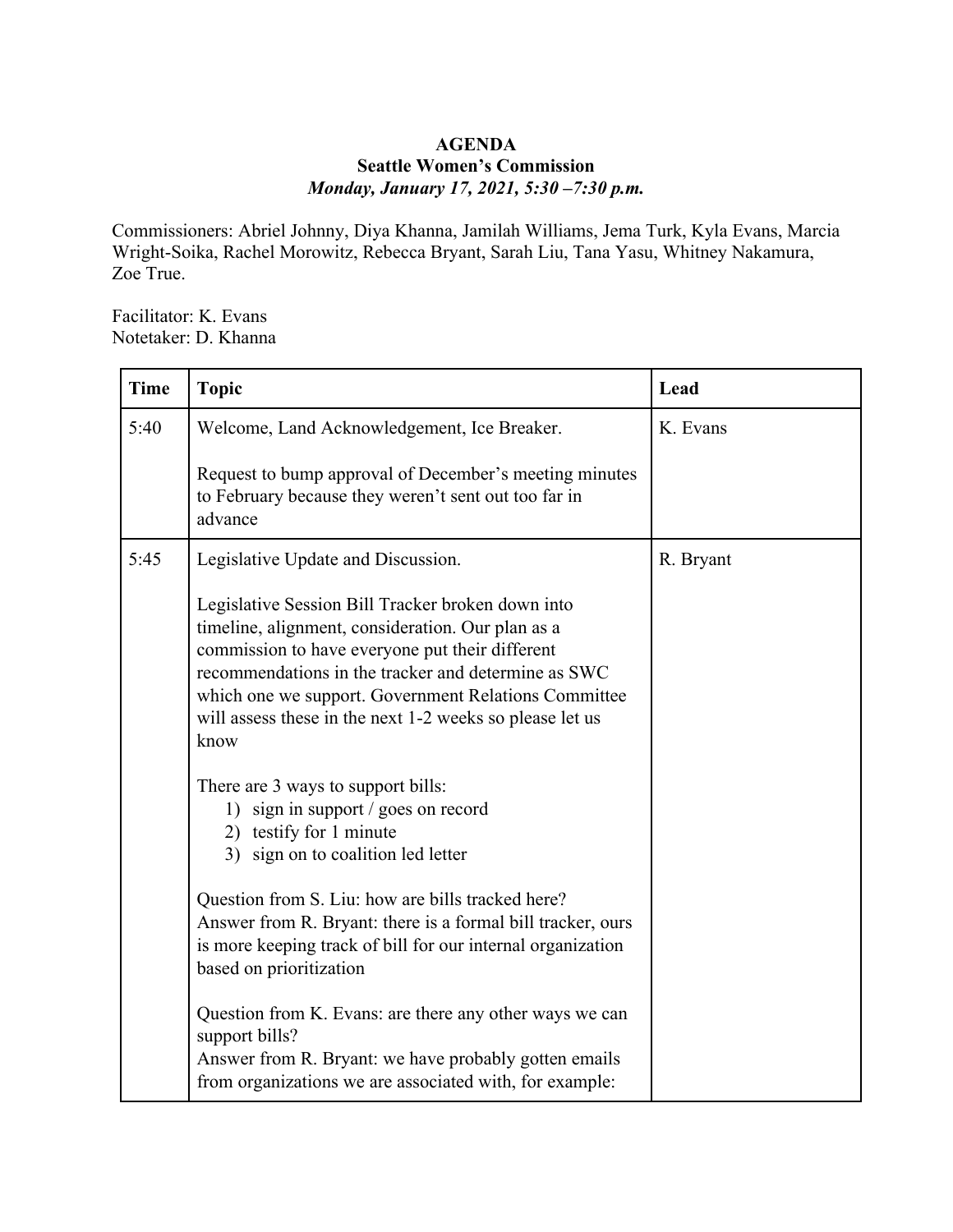|      | Disability Rights Washington (not every bill has an<br>advocate)                                                                                                                                                                                                                                                                                                                                                                                                                                       |          |
|------|--------------------------------------------------------------------------------------------------------------------------------------------------------------------------------------------------------------------------------------------------------------------------------------------------------------------------------------------------------------------------------------------------------------------------------------------------------------------------------------------------------|----------|
|      | Question from M. Soika: the bills at the top are they<br>already endorsed by SWC<br>Answer from R. Bryant: we are looking at supporting them<br>but we may not have to formally vote we just need to<br>discuss it                                                                                                                                                                                                                                                                                     |          |
|      | Question from S. Liu: can we support bills through op-eds?<br>were they more or less impactful?                                                                                                                                                                                                                                                                                                                                                                                                        |          |
|      | Answer from R. Bryant and Z. True: yes, it can take time<br>and process and getting feedback and buy-in. it was<br>impactful because it drew attention whereas the other ways<br>actually influenced bills. we could write an op-ed after the<br>bill is passed or when we have a longer lead time. It is a<br>great when we have different people to help with the<br>process. we can chat about what we do want to do op-eds<br>on in our next meetings using the communication leads on<br>the SWC. |          |
|      |                                                                                                                                                                                                                                                                                                                                                                                                                                                                                                        |          |
| 6:05 | Bylaw Discussion and Approval.                                                                                                                                                                                                                                                                                                                                                                                                                                                                         | K. Evans |
|      | The first issue was whether we want to use women or<br>variation of women in terms of our membership.                                                                                                                                                                                                                                                                                                                                                                                                  |          |
|      | Follow up<br>-K. Evans to follow up with D. Khanna for footnote<br>-all edit document for consistency<br>-ask LGBTQ commission for input<br>-all vote to approve in February                                                                                                                                                                                                                                                                                                                           |          |
| 6:33 | Meeting Logistics - Notetaker, Timekeeper.                                                                                                                                                                                                                                                                                                                                                                                                                                                             | K. Evans |
|      | It is on you to get someone to replace you when you can't<br>make it to a meeting as a timekeeper and note taker                                                                                                                                                                                                                                                                                                                                                                                       |          |
| 6:35 | Subcommittees.<br><b>Government Relations</b><br>-work plans are up to date                                                                                                                                                                                                                                                                                                                                                                                                                            | K. Evans |